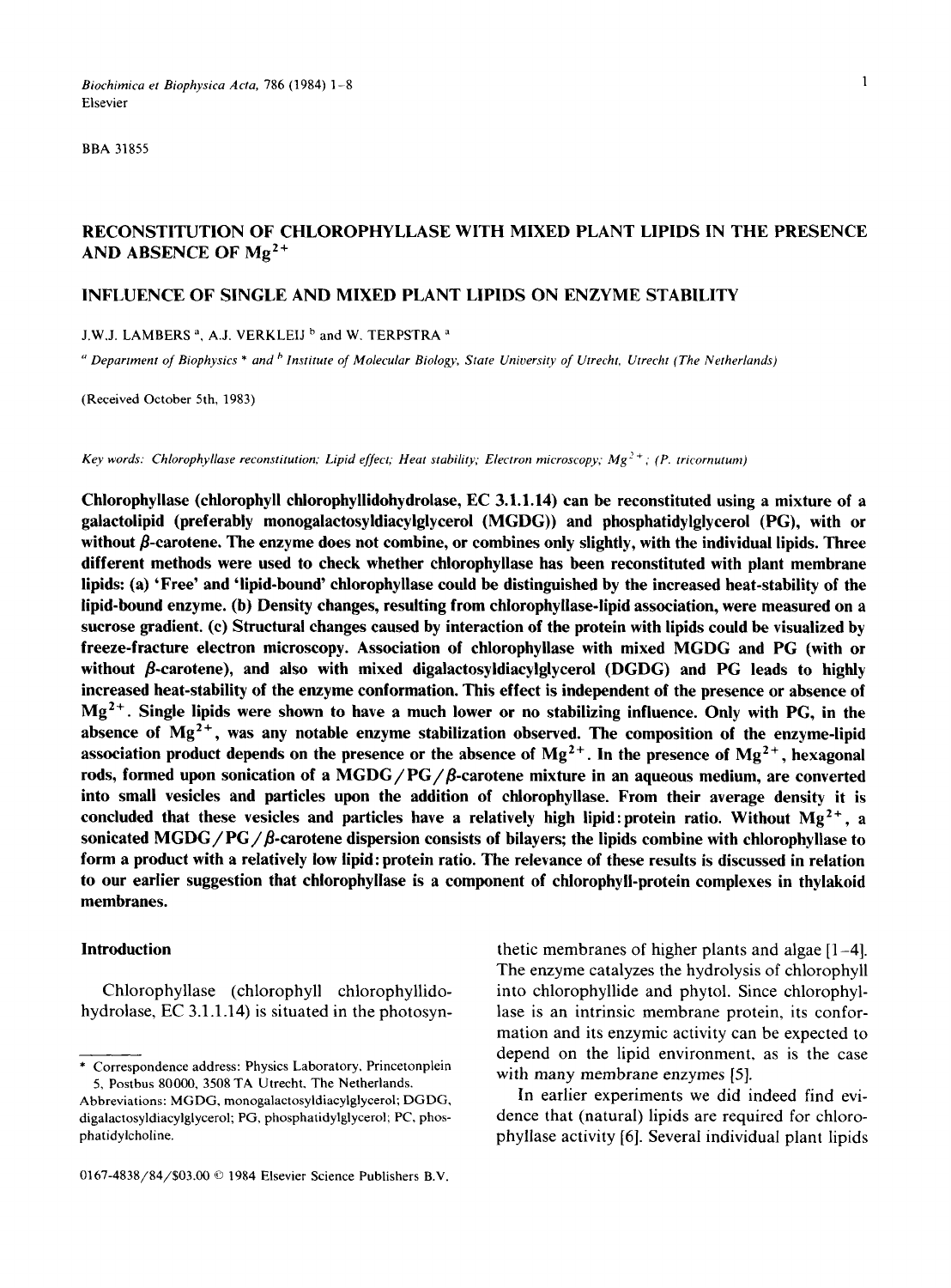(MGDG, DGDG, PG, PC and  $\beta$ -carotene), when mixed with purified chlorophyll  $a$  in acetone, were found to affect chlorophyllase-catalyzed chlorophyll hydrolysis, but it was only with MGDG and with  $\beta$ -carotene that some association with the enzyme could be demonstrated [6]. It has been shown that the enzyme reaction can also be influenced by the interaction of lipids with the substrate, chlorophyll [6,7] and with the reaction product, chlorophyllide [8,9]. This complicates the interpretation of the experimental results. Therefore, to elucidate the mechanism of chlorophyllase functioning in photosynthetic membranes, it is of importance to identify, first of all, the lipids that are directly involved in the interaction with the enzyme.

In the experiments reported here, the interaction of chlorophyllase with individual plant lipids and with mixtures of these lipids has been studied. Since cations  $(Mg^{2+})$  are known to affect the enzyme reaction [6,10], the effect of  $Mg^{2+}$  on lipid-enzyme association has been investigated as well. The following methods were used to check the formation of protein-lipid combinants. (1) Determination of the heat-stability. (2) Determination of the buoyant density of the reconstituted products. (3) Visualization by means of freeze-fracture electron microscopy of structural changes caused by protein-lipid interaction.

Although chlorophyllase associated poorly with single lipids, it is shown that the enzyme can be reconstituted with mixtures of PG and a galactolipid, preferably MGDG.

# **Material and Methods**

Lipids were obtained from Sigma (PG and  $\beta$ carotene) or from Lipid Products, Nutfield Nurseries, Surrey, U.K. (MGDG and DGDG).

Chlorophyllase was isolated from *Phaeodactylum tricornutum,* following the method described in Ref. 6; no detergents were used during the isolation procedure, cf. Ref. 1l. The purified enzyme contains some tightly-bound lipids. No contaminating proteins were observed in our preparations upon filtration over Sepharose CL-4B. Unless mentioned otherwise, enzyme activity was assayed as described in Ref. 6; 'unpurified chloro-

phyll' containing chloroplast lipids was used as a substrate.

Chlorophyllase was reconstituted with lipids in the following manner: a solution containing the required amount of lipids in  $CHCl<sub>3</sub>$  was dried with nitrogen to form a thin film on the bottom of a test tube. The lipid was suspended by vortexing in 20 mM Tris-HCI (pH 8.0) with or without 10 mM  $MgCl<sub>2</sub>$ , and then sonicated for 30 min in a Bransonic bath. Chlorophyllase was added to the lipid dispersion and both vortexing and sonication were repeated.

Heat-stability of chlorophyllase in the presence of lipids was determined as follows:  $10 \mu l$  of lipid-chlorophyllase dispersion, containing  $6 \mu$ g lipid(s) and 0.7  $\mu$ g chlorophyllase but no MgCl<sub>2</sub>, were added to 490  $\mu$ l of a pre-cooled assay mixture comprising 20 mM Tris-HC1 (pH 8.0)/6.7 mM dithiothreitol. MgCl<sub>2</sub> (10 mM) was added before or after heating  $(0-60 \text{ min})$  in a 37°C water bath. Unheated controls were kept in the refrigerator. The heated assay mixtures were cooled,  $MgCl<sub>2</sub>$ concentrations were adjusted to 10 mM in all tubes, and then 50  $\mu$ g 'unpurified chlorophyll' were added.

It was observed that when no lipids had been added some chlorophyllase preparations were extremely labile in a dilute solution. Therefore, care was taken that the unheated control was kept diluted for as short a time as possible and at a low temperature. After the addition of 'unpurified chlorophyll', which contains stabilizing lipids, the enzyme is more stable (see Refs. 6 and 7 and Results).

For sucrose gradient centrifugation, about 25  $\mu$ g chlorophyllase were mixed with about 600  $\mu$ g total lipid, which was dispersed in 1 ml buffer, with or without 10 mM  $MgCl<sub>2</sub>$ . Sucrose gradient centrifugation was performed as described in Ref. 7; if required,  $10 \text{ mM } MgCl$ , was added to the gradient solutions. Figures show characteristic experiments.

For study by electron microscopy  $600 \mu$ g lipids  $(MGDG/PG/\beta$ -carotene,  $1:1:1$  (w/w)), suspended in 1 ml buffer, were mixed with 90–650  $\mu$ g chlorophyllase. The protein/lipid dispersions were centrifuged for 60-90 min at  $226000 \times g$  (tube bottom). Both the supernatants and the pellets were assayed for chlorophyllase activity. Freeze-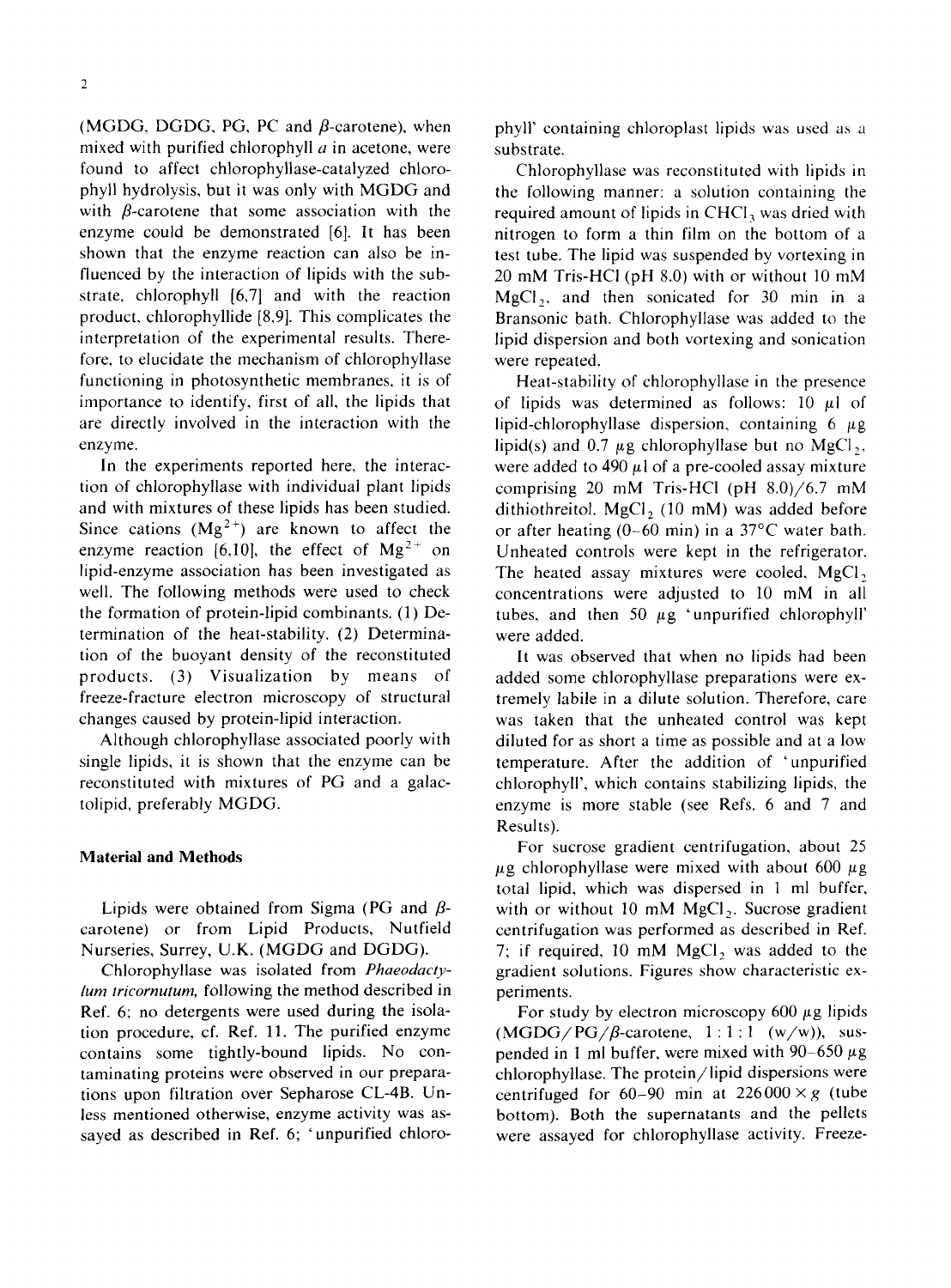3

fracture electron microscope photographs of the pellets were made according to an established procedure [12]. 30% glycerol was added to prevent freeze damage.

# **Results and Conclusions**

# *(1) Heat-stability of free and lipid-treated chlorophyllase*

Chlorophyllase activity was found to decline rapidly whenever the enzyme was handled in the absence of lipids. This led us to investigate the effect that lipids have on enzyme stability.

Fig. 1 (circles) shows the influence of heating on chlorophyllase activity. After 30 min at 37°C, only a small residual activity is left; this means that the greatest part of the enzyme has denatured during this treatment.

When various lipids are sonicated with chlorophyllase in the absence of  $Mg^{2+}$ , the heat-stability of the chlorophyllase is affected in varying degrees. Table I shows that DGDG and  $\beta$ -carotene exert only a slight protective action on the enzyme; the stabilization is somewhat more effective with MGDG. With these lipids, the effect is independent of the presence or absence of  $Mg^{2+}$  during the heating procedure. With PG, however,  $Mg<sup>2+</sup>$  does have a marked effect: PG stabilization is significantly higher in the absence of  $Mg^{2+}$ , but even in this case about 30% of the enzyme activity



Fig. 1. Influence of heating on the activity of free and lipidbound chlorophyllase. O, free chlorophyllase;  $\times$ , chlorophyllase sonicated with MGDG/PG/ $\beta$ -carotene (1:1:1, w/w) in the presence of  $Mg^{2+}$ ,  $\bullet$ , chlorophyllase sonicated with  $MGDG/PG/\beta$ -carotene in the absence of Mg<sup>2+</sup>.

#### TABLE I

#### HEAT STABILITY OF CHLOROPHYLLASE UPON ITS SON1CATION WITH VARIOUS SINGLE AND MIXED LIPIDS

Results for PG were as obtained in the presence  $(+\text{Mg}^{2+})$  or absence ( $-Mg^{2+}$ ) of  $Mg^{2+}$ . In all other cases  $Mg^{2+}$  had no significant effect during the heating period. See Material and Methods for details of the reaction mixtures. Results are means + S.E. for the number of experiments shown in parentheses.

| Lipids            | Residual chlorophyllase activity (%)<br>after heating for 30 min at $37^{\circ}$ C |  |
|-------------------|------------------------------------------------------------------------------------|--|
| $-$ (control)     | $7.0 \pm 1.0(7)$                                                                   |  |
| <b>MGDC</b>       | $33.4 + 1.5(7)$                                                                    |  |
| <b>DGDG</b>       | $10.1 \pm 1.0(5)$                                                                  |  |
| $PG (+ Mg^{2+})$  | $19.4 + 1.7(4)$                                                                    |  |
| $PG(-Mg^{2+})$    | $68.7 + 9.7(4)$                                                                    |  |
| $\beta$ -Carotene | $12.3 \pm 0.3(2)$                                                                  |  |
| $MGDG + PG$       | $108.3 \pm 3.1(9)$                                                                 |  |
| $DGDG + PG$       | $102.6 \pm 3.4(7)$                                                                 |  |
| MGDG + DGDG       | $17.7 + 3.2(2)$                                                                    |  |
|                   |                                                                                    |  |

disappears in the course of 30 min heating at  $37^{\circ}$ C (Table I). The effect of  $Mg^{2+}$  may be due to the fact that the PG transition temperature rises above 37°C in the presence of  $Mg^{2+}$  at a relatively high concentration [13].

No significant inactivation is observed if the enzyme has been sonicated with mixtures of MGDG and PG, or DGDG and PG (Table I). In the former case there may even be a slight increase in enzyme activity upon heating. With these mixtures the effect is again independent of the presence or absence of  $Mg^{2+}$  during the heat treatment.

Addition of  $\beta$ -carotene to the MGDG/PG mixture does not significantly influence the results (Fig. 1).

Reconstitution of the enzyme with MGDG/PG with or without  $\beta$ -carotene in the presence of  $Mg<sup>2+</sup>$  leads to a heat-stability similar to that found for the enzyme reconstituted in the absence of  $Mg^{2+}$  (Fig. 1, Table I); with and without  $Mg^{2+}$ , the lipids protect 90-100% of the enzyme activity from heat-denaturation. This is interpreted to mean that in both cases at least 90-100% of the enzyme has associated with the lipids (cf. sections 2 and 3).

It is concluded from these experiments that chlorophyllase denaturation is effectively prevented when the enzyme has been reconstituted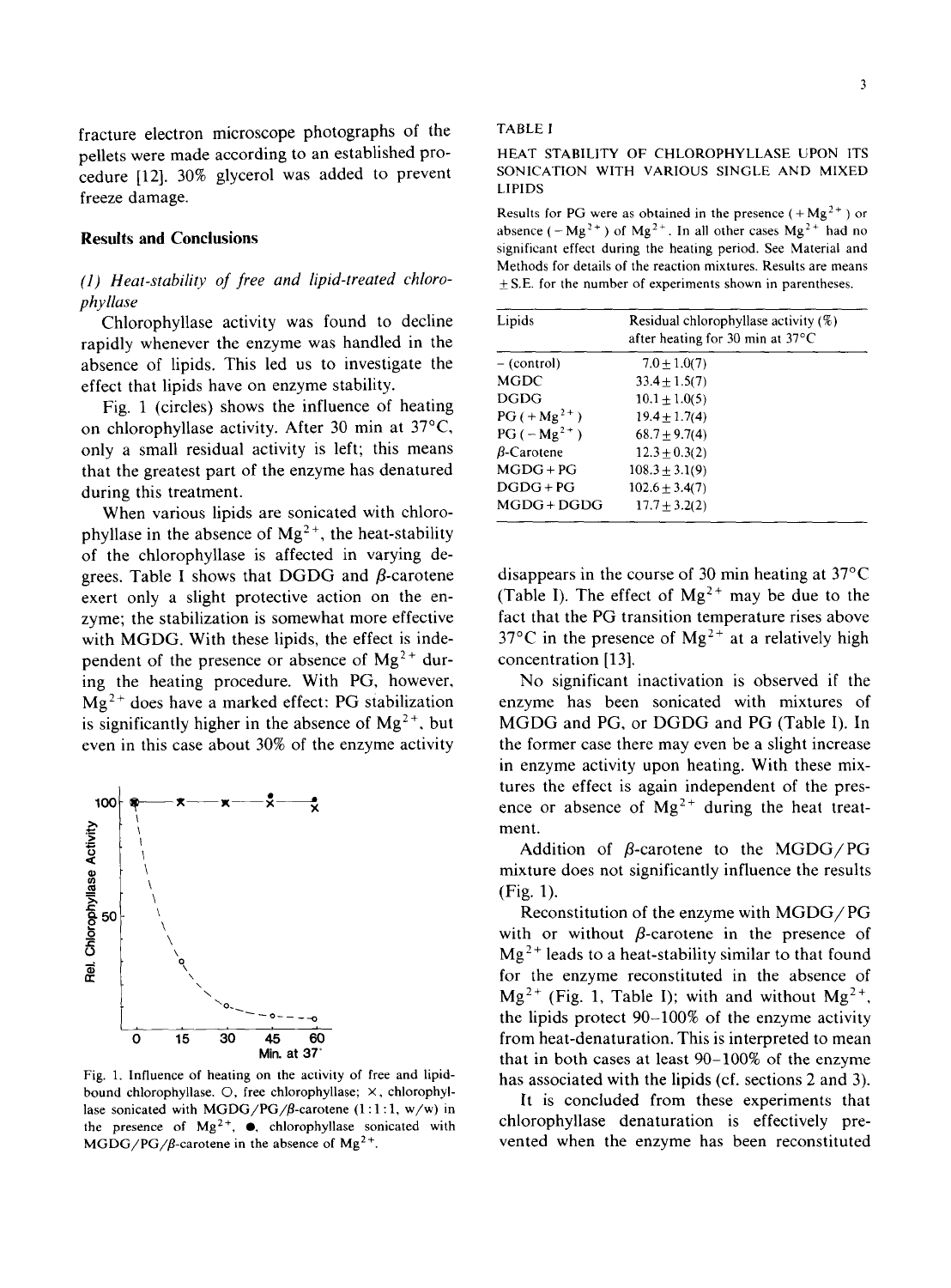

Fig. 2. Distribution of cblorophyllase in a sucrose gradient. (A) Chlorophyllase sonicated with  $MGDG/PG/β$ -carotene in the absence of Mg<sup>2+</sup>; (B) chlorophyllase sonicated with MGDG/ PG/ $\beta$ -carotene (1:1:1, w/w) in the presence of Mg<sup>2+</sup>; (C) chlorophyllase without added lipids (control); (D) chlorophyl-

with a combination of PG with a galactolipid, with or without  $\beta$ -carotene.

# *(2) Buoyant density changes of chlorophyllase upon its reconstitution with mixed plant lipids*

Recently we found that chlorophyllase interacts with MGDG and with  $\beta$ -carotene [6]. However, only a very little amount of the enzyme could be combined with these lipids upon sonication in an aqueous medium. Similar, rather poor results were obtained for the heat-stabilizing action of single lipids, as described in the previous section. We therefore concentrated on the reconstitution of chlorophyllase with those mixed plant lipids which gave high heat-stability of the enzyme.

Fig. 2A,B illustrates the sucrose gradient flotation profiles obtained with lipid dispersions composed of MGDG, PG and  $\beta$ -carotene (1:1:1, w/w) which were sonified together with chlorophyllase in the absence or presence of  $Mg^{2+}$ . The site of the lipids on the gradient was visible as a more or less turbid yellow layer (the shaded area in the figures). In the absence of  $Mg^{2+}$ , chlorophyllase was located, predominantly, below the somewhat diffuse lipid band (Fig. 2A). In comparison with flotation profiles of chlorophyllase alone (Fig. 2C) a small upward migration of the enzyme to lower density was observed. In the presence of  $Mg^{2+}$ , however, most of the chlorophyllase activity was located at the site of the sharp lipid band, but appreciable activity was also measured immediately below this band (Fig. 2B). Replacement of MGDG by DGDG resulted in a relatively higher amount of high-density enzyme (Fig. 2D). Control experiments without  $\beta$ -carotene revealed that this lipid pigment does not significantly influence the results. However, it facilitates the visibility of the lipid layer.

The experimental results show that the buoyant density of chlorophyllase decreases upon reconstitution of the enzyme with a mixture of a galactolipid and PG. The extent of this decrease de-

lase sonicated with *DGDG/PG/β-carotene* in the presence of  $Mg<sup>2+</sup>$ . In experiments (B) and (D) the sucrose solutions in the gradient contained 10 mM  $MgCl<sub>2</sub>$ . Lipid/chlorophyllase ratio was about 24:1 ( $w/w$ ). Chlorophyllase activity in the fractions is expressed as the sum of the activities of these fractions. The shaded areas indicate the lipid site.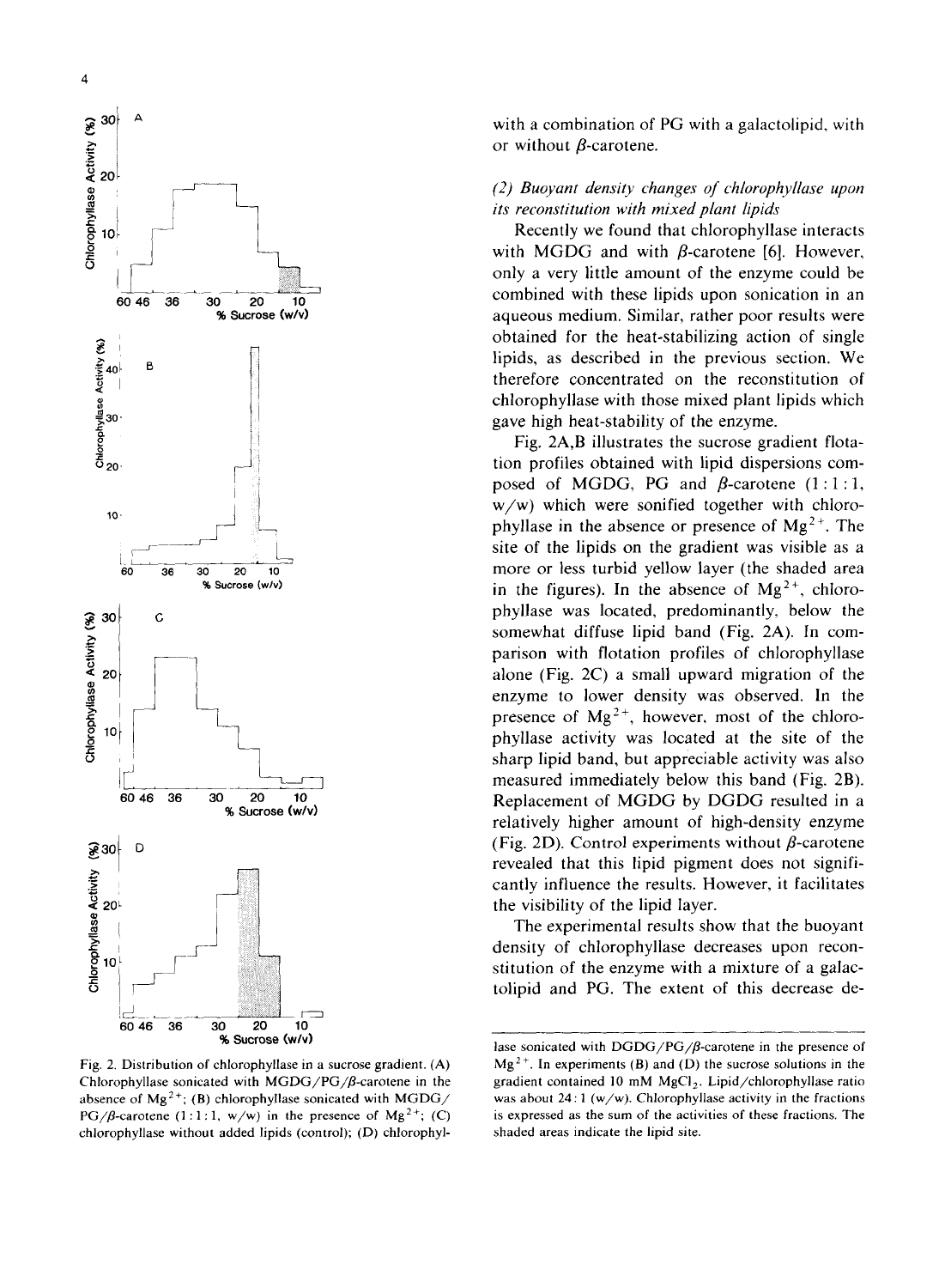pends on the presence or absence of  $Mg^{2+}$  and also on the identity of the galactolipid (MGDG or DGDG).

(3) The structure of MGDG / PG / *β*-carotene dis*persions in the absence and presence of*  $Mg^{2+}$ *; influence of chlorophyllase association* 

In the absence of  $Mg^{2+}$ , an  $MGDG/PG/B$ carotene  $(1:1:1)$  dispersion in 20 mM Tris-HCl (pH 8.0) looks clear, and hardly any precipitate is observed upon centrifugation for 60-90 min at  $226000 \times g$  (tube bottom). Chlorophyllase, sonicated with such a dispersion remains in the supernatant (Table II).

In the presence of  $Mg^{2+}$ , a sonicated dispersion of MGDG/PG/ $\beta$ -carotene is turbid and precipitates upon centrifugation. After sonication with chlorophyllase, however, this turbid dispersion clarifies, but the lipids still precipitate upon centrifugation. Chlorophyllase now precipitates along with the lipids; with an excess of lipid only very low enzyme activity remains in the supernatant (Table II). Similar results were obtained in the absence of  $\beta$ -carotene. Replacement of MGDG by DGDG resulted in the precipitation of a much smaller part of the enzyme (Table II).

In order to characterize the submicroscopic structure of the pelleted preparations, we used freeze-fracture electron microscopy. Fig. 3A shows that, without  $Mg^{2+}$ , the pelletable lipid consists of vesicles of varying size, whereas in the presence of

# TABLE 11

# CENTRIFUGATION OF CHLOROPHYLLASE SONI-CATED WITH VARIOUS LIPID MIXTURES IN THE PRESENCE OR ABSENCE OF Mg<sup>2+</sup>

Centrifugation was for 60-90 min at 226000  $\times$  g. For details of reaction mixtures see under Materials and Methods.

| Lipids                            | Lipids/<br>chlorophyllase<br>(w/w) | $Mg^{2+}$ | % Chloro-<br>phyllase<br>in super-<br>natant |
|-----------------------------------|------------------------------------|-----------|----------------------------------------------|
| $MGDG + PG + \beta$ -carotene 6.5 |                                    | $\div$    | $3 - 5$                                      |
| $MGDG + PG + \beta$ -carotene 1   |                                    | $\ddot{}$ | $-25$                                        |
| $MGDG + PG + \beta$ -carotene 6.5 |                                    | ⊸         | 100                                          |
| $MGDG + PG$                       | 6.5                                | $\ddot{}$ | $5 - 14$                                     |
| $DGDG + PG + \beta$ -carotene 6.5 |                                    |           | $71 - 93$                                    |

 $Mg<sup>2+</sup>$  the pelleted lipid is in a hexagonal II phase, which consists of cylindrical arrays with the lipid headgroups facing inwards [14,15] (Fig. 3B). In the latter case, the formation of vesicles and of small particles can be seen after sonication with a relatively large amount of chlorophyllase (chlorophyllase/lipid ratio  $1:1$  (w/w) (Fig. 3C,D)). This means that the enzyme binds to the lipids. These results will be discussed in the following section.

## **Discussion**

Single lipids were shown to give only poor protection against the heat-denaturation of chlorophyllase. These results are in agreement with earlier experiments in which only a sligth association of chlorophyllase with some single lipids could be demonstrated [6].

Mixed lipids containing PG and a galactolipid are highly protective against heat-denaturation of the enzyme. It could be shown that nearly all protein molecules combine with these lipids.

Chlorophyllase and an MGDG/PG/ $\beta$ -carotene mixture were found to produce two different association products:

- (a) With  $Mg^{2+}$  pelletable, low-density 'particles' are formed. The combination of these properties indicates that the diameter of these particles is relatively large; presumably they are small vesicles or particles (cf. also Fig. 3C,D) with a relatively large lipid/protein ratio.
- (b) Without  $Mg^{2+}$ , non-pelletable, high-density 'particles' emerge. Consequently, the diameter of this chlorophyllase/lipid product will be much smaller than that of the vesicles formed with  $Mg^{2+}$ , whereas the lipid/protein ratio of the product is relatively low.

The formation of lipid-protein association products with different lipid/protein ratios has also been described for rhodopsin [16] and for lactalbumin [17].

Upon replacement of MGDG by DGDG a lipid-protein association occurred as well, as was deduced from the heat-stability of the complex. However, less precipitable low-density products were observed. Presumably, the vesicles formed are smaller in this case (Fig. 2D, Table II).

MGDG in an aqueous medium can form rodlike structures, consisting of a hexagonal II lipid/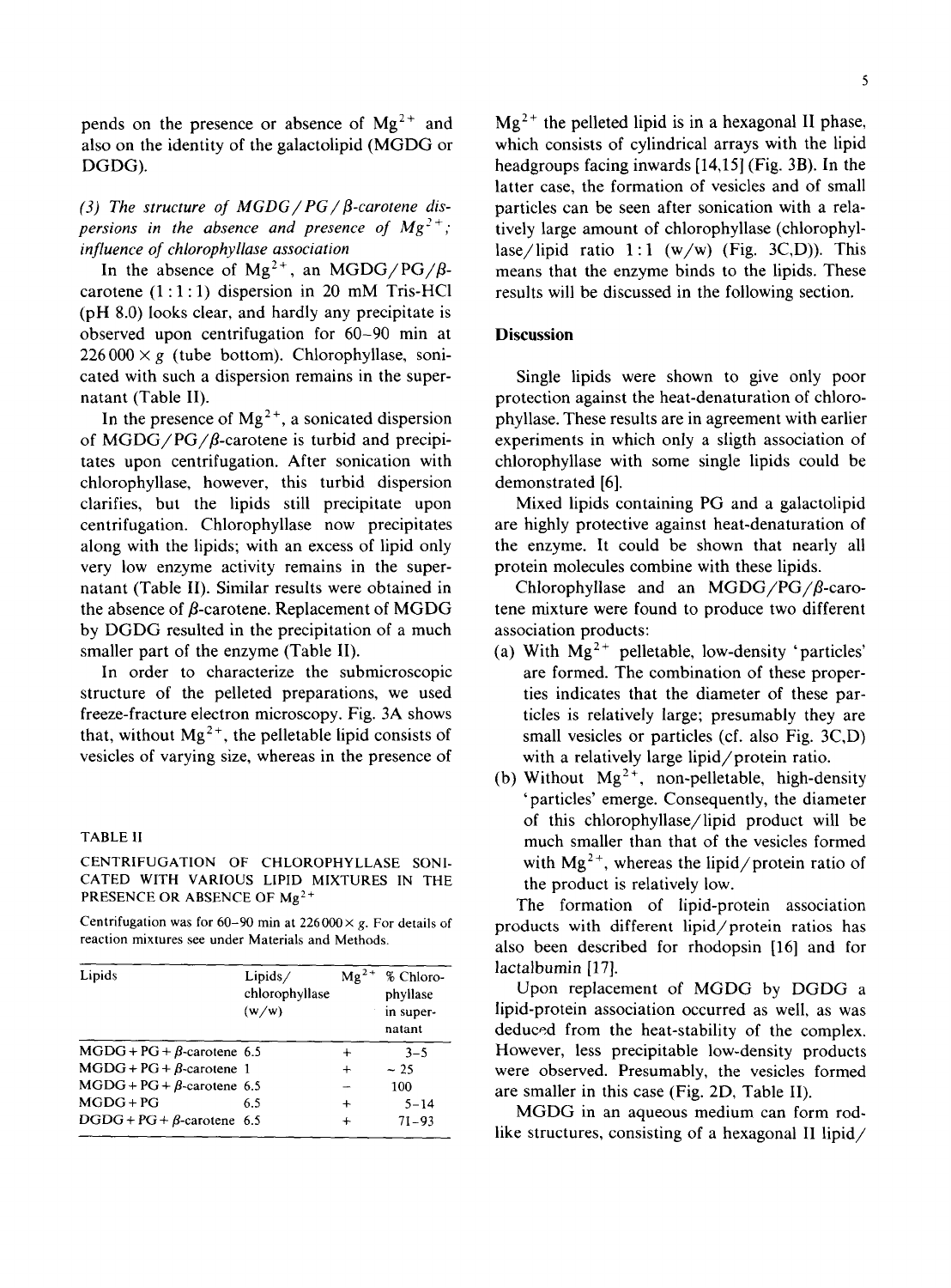

Fig. 3. Freeze-fracture electron micrographs of mixed MGDG/PG/ $\beta$ -carotene (1:1:1, w/w) dispersions, sonicated in 20 mM Tris-HCl buffer (pH 8.0). (A) Without  $Mg^{2+}$ ; (B) with 10 mM  $Mg^{2+}$ ; (C,D) with 10 mM  $Mg^{2+}$  and chlorophyllase (lipid/protein ratio, 1:1 (w/w)). Magnification,  $\times$  90000.

water phase [18-20]. In our case, similar structures were formed upon sonication of an MGDG/ PG/ $\beta$ -carotene mixture in 20 mM Tris-HCl buffer, but only in the presence of  $Mg^{2+}$ . This triggering of hexagonal phase II formation by divalent cations was also found with phosphatidic acid [21] and with cardiolipin (disphosphatidylglycerol)

[14,22,23]. Related structures were found to be formed in mixtures of bilayer- and hexagonal IIforming lipids (see the review by Verkleij and De Gier [15]) and in total polar lipid extracts of chloroplast membranes [14,24].

Upon sonication of chlorophyllase with an  $MGDG/PG/\beta$ -carotene dispersion the hexagonal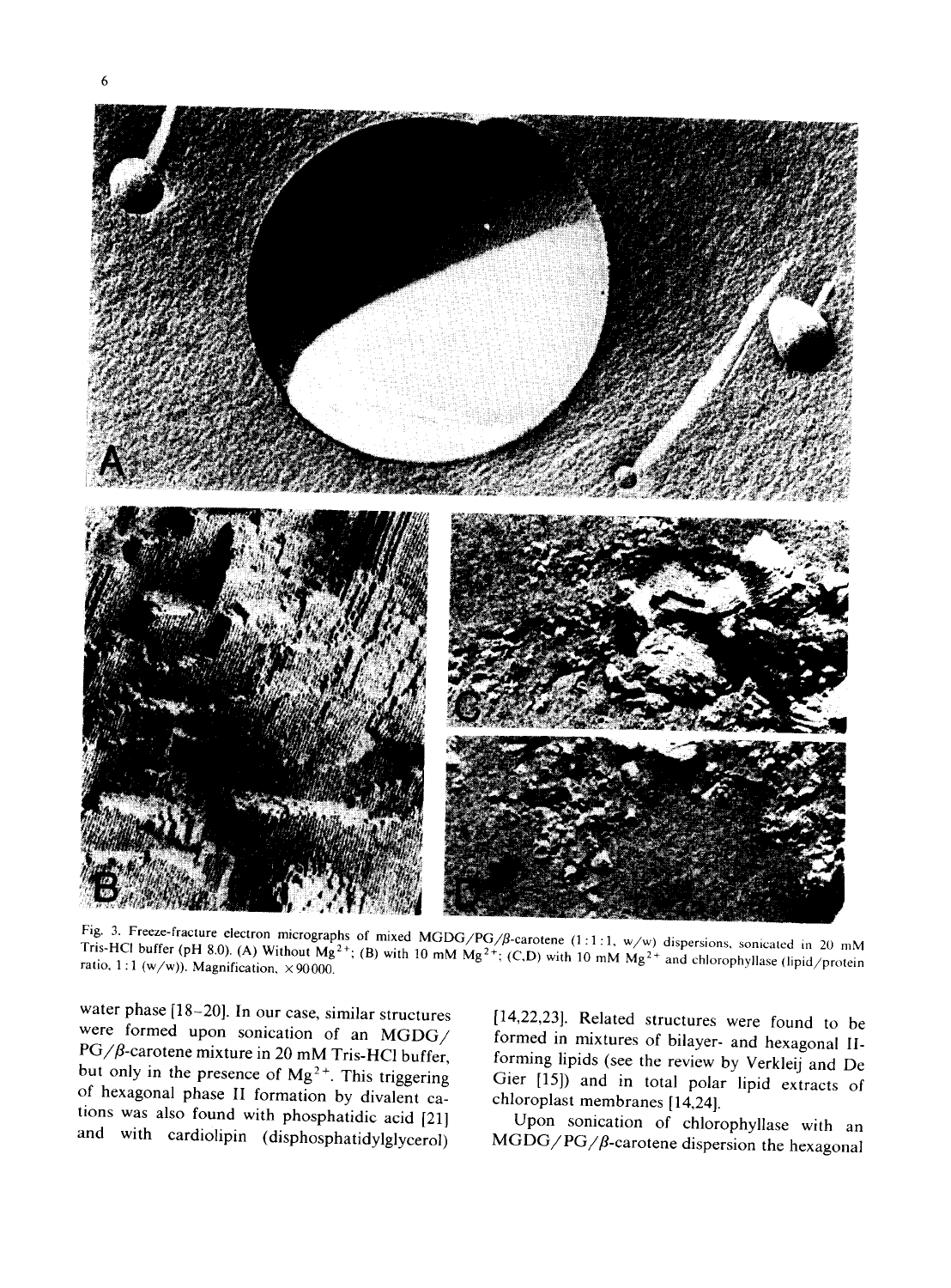rods disappear and small vesicles and particles, probably protein-lipid micelles, are formed. A similar bilayer stabilization was found by Taraschi et al. [25] for glycophorin and cardiolipin in the presence of  $Ca^{2+}$ . Like glycophorin, chlorophyllase is a glycoprotein. MGDG, PG and  $\beta$ -carotene are natural lipid components of chlorophyllasecontaining chloroplast thylakoids [26,27]; they were also shown to occur in chlorophyll-protein complexes [28-33}. In our preparations these lipids were often associated with the isolated enzyme (unpublished experiments). Our experiments may provide yet another example of the stabilizing action of a membrane (glyco)protein on the bilayer structure of its surrounding lipids.

Stabilization of protein conformation by lipids is found in the case of many membrane proteins [5,34-42]. Generally this is a more or less nonspecific effect; Bohnenberger and Sandermann [43] suggest the importance of a definite hydrophyliclipophylic balance in the lipid. One remarkable conclusion from our experiments with chlorophyllase is that effective stabilization requires the combination of two specific plant lipids, PG and a galactolipid. To our knowledge, there have been very few examples of similar observations with regard to other enzymes (Refs. 44, 45, see also Refs. 46, 47). We suggested earlier [3] that chlorophyllase is a component of chlorophyll-protein complexes in thylakoid (stroma) membranes. A preferential combination of MGDG and PG with chlorophyllase, or proteins from chlorophyll-protein complexes, would be in agreement with the suggestion of Quinn and Williams [19] that non-bilayer forming lipids may facilitate the incorporation of these proteins into lipid bilayers of the thylakoid membrane (see also Refs. 48-50).

In the experiments described association of chlorophyllase with a mixture of specific lipids was deduced from results of reactions which occur before enzyme assay. Consequently, interference with these results by interactions of the lipids with the enzyme substrate, chlorophyll, or with the reaction product, chlorophyllide [9] could be ruled out. It cannot simply be concluded that lipids which stabilize enzyme conformation will also directly affect the enzyme activity. Further investigations on this problem are now in progress.

## **Acknowledgements**

We wish to thank Ms. M.L. Verheijden and Ms. J. Leunissen-Bijvelt for skilful technical assistance, Ms. S.M. McNab for making linguistic improvements to the text and Ms. E, Palm-de Bruijn for secretarial help. The investigations were carried out with financial support given to one of us (J.W.J.L.) by the Dutch Organization for the Advancement of Pure Research (Z,W.O.),

## **References**

- 1 Barrett, J. and Jeffrey, S.W, (1964) Plant Physiol. 39, 44-47
- 2 Terpstra, W. (1974) Z. Pflanzenphysiol. 7l, 129-143
- 3 Terpstra, W. (1976) Z. Pflanzenphysiol. 80, 177-188
- 4 Owens, Th,G. and Falkowski, P.G. (1982) Phytochemistry 21,979-984
- 5 Sandermann Jr,, H. (1978) Biochim, Biophys. Acta 515, 209-237
- 6 Terpstra, W. and Lambers, J.W.J. (1983) Biochim. Biophys. Acta 746, 23-31
- 7 Terpstra, W, and Lambers, J.W.J. (1983) Photobiochem. Photobiophys. 6, 93-100
- 8 Terpstra, W. (1980) Biochim. Biophys. Acta 600, 36-47
- 9 Terpstra, W. (1982) Biochim. Biophys. Acta 681,233-241
- 10 Terpstra, W. (1977) Z. Pflanzenphysiol. 85, 139-146
- 11 Bador, H., Morelis, R. and Louisot, P. (1982) Biochim. Biophys. Acta 706, 36-41
- 12 Ververgaert, P.H.J.T., Verkleij, A.J., Elbers, P.F. and Van Deenen, L.L.M. (1973) Biochim. Biophys. Acta 311, 320-329
- 13 Verkleij, A.J., De Kruijff, B., Ververgaert, P.H.J.T., Tocanne, J.F. and Van Deenen, L.L.M. (1974) Biochim. Biophys. Acta 339, 432-437
- 14 Deamer, D.W., Leonard, R., Tardieu, A. and Branton, D. (1970) Biochim. Biophys. Acta 219, 47-60
- 15 Verkleij, A.J. and De Gier, J. (1981) in Liposomes: From Physical Structure to Therapeutic Applications (Knight, ed.), pp. 83-103, Elsevier/North-Holland Biomedical Press
- 16 Jackson, M.L. and Litman, B.J. (1982) Biochemistry 21, 5601-5608
- 17 Hanssen, I., Herreman, W,, Van Ceunebroeck, J.C., Dangreau, H., Gielens, C., Preaux, G. and Van Cauwelaert, F. (1983) Biochim. Biophys. Acta 728, 293-304
- 18 Shipley, G,G., Green, J,P. and Nichols, B.W. (1973) Biochim. Biophys. Acta 311, 531-544
- 19 Quinn, P.J. and Williams, W.P. (1983) Biochim. Biophys. Acta 737, 223-266
- 20 Gounaris, K., Mannock, D.A., Sen, A., Brain, A.P.R., Williams, W.P. and Quinn, P.J. (1983) Biochim. Biophys. Acta 732, 229-242
- 21 Papahadjopoulos, D., Vail, W,J., Pangborn, W.A. and Poste, G. (1976) Biochim. Biophys. Acta 448, 265-283
- 22 Rand, R.P. and Sengupta, S. (1972) Biochim. Biophys. Acta 255, 484-492